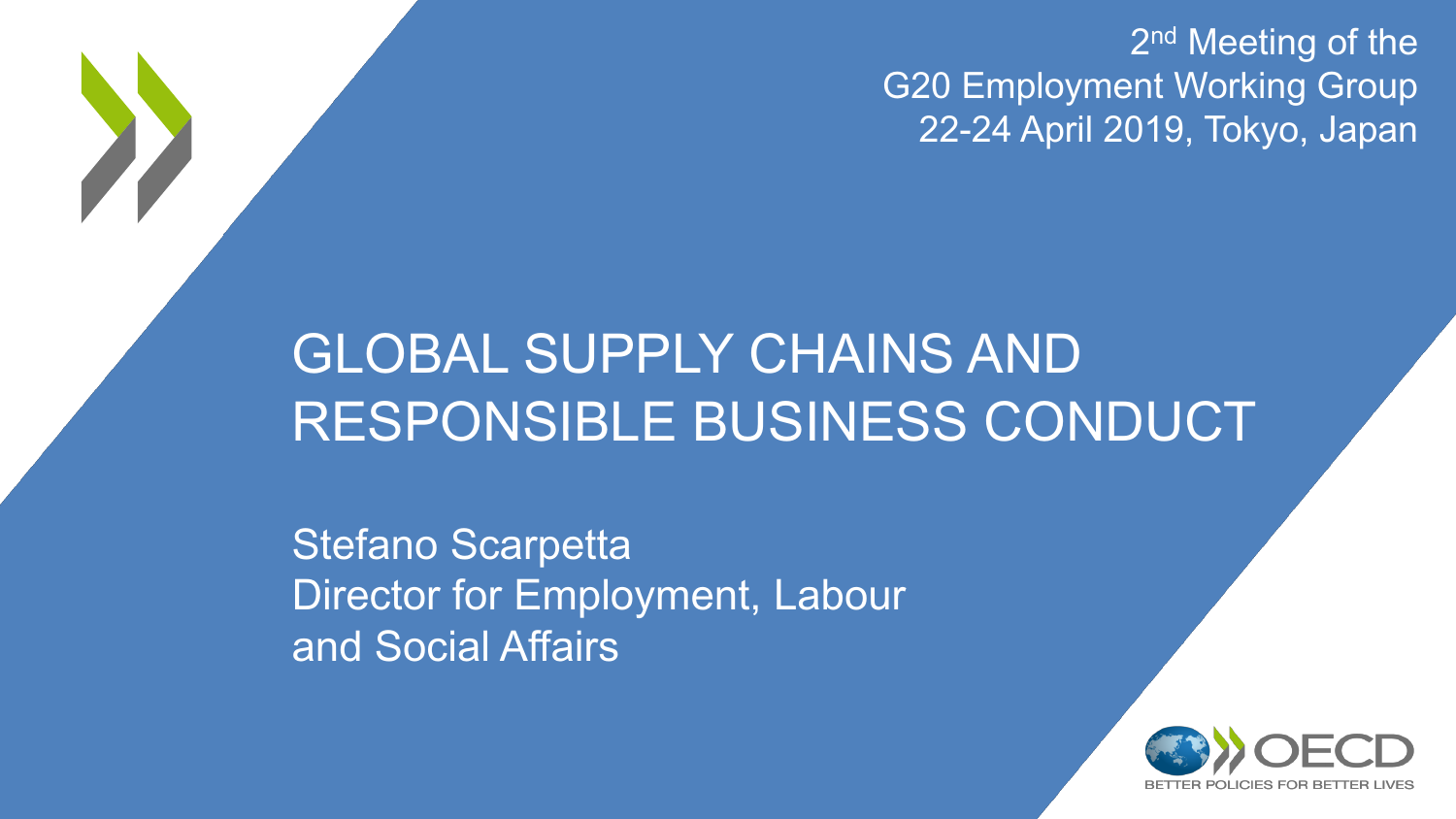# Responsible Business Conduct: Beyond CSR

#### Ensuring a positive contribution by business to sustainable development while avoiding negative impacts (do good while doing no harm):

- Focus on environmental and social impacts of business operations
- Responsibility covers companies' own operations and supply chains
- Part of core business and risk management
- Goes beyond philanthropy and "just" compliance with the law
- Is expected from all businesses, not just large multinationals has become a market access issue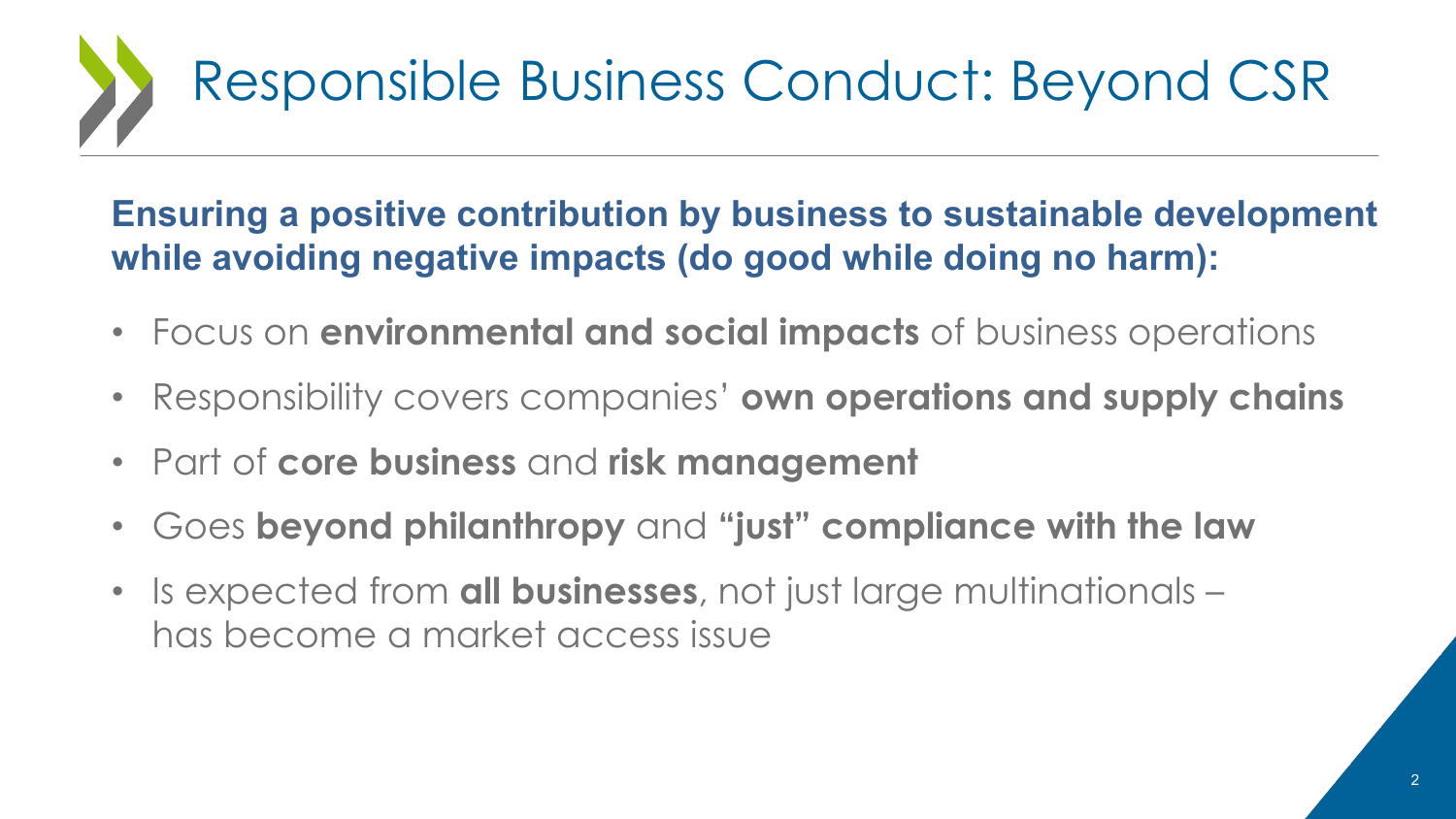## Addressing risks in global supply chains in G20 countries

- A number of G20 countries have developed programmes or regulation to enable responsible supply chains
- Around 20 (G20 & non-G20) countries (all of them adherents to the OECD Guidelines for MNEs) have adopted National Action Plans (NAPs) on Business and Human Rights, as called for in the UN Guiding Principles on Business and Human Rights
- Some NAPs (e.g. Germany) contain explicit reference to the expectation that companies identify and address human rights issues in their supply chains
- A few countries have also adopted legislation on companies' responsibilities through supply chains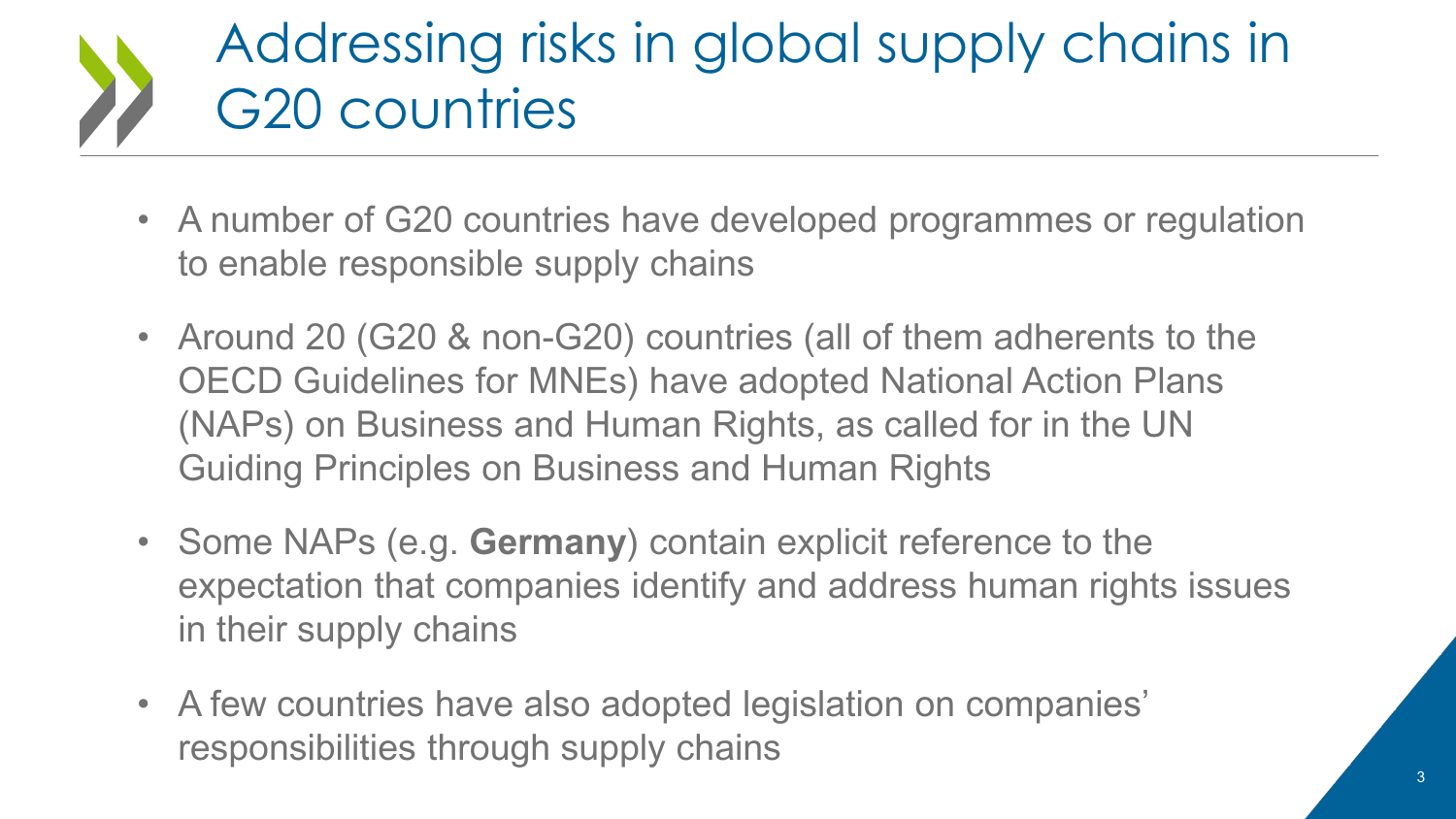# Examples of legislation in G20 countries

- UK Modern Slavery Act 2015
- US Trade Facilitation & Enforcement Act of 2015 (modifying US Tariff Act)
- France: 2017 Duty of vigilance Law (Loi relative au devoir de vigilance)
- Australian Modern Slavery Act 2018
- EU: several instruments touch upon supply chain due diligence:
	- o Directive on Non-financial information disclosure;
	- o Regulation on imports of minerals from conflict affected and high-risk areas
	- o Provisions on responsible management of supply chains are included in most recent EU Free Trade Agreements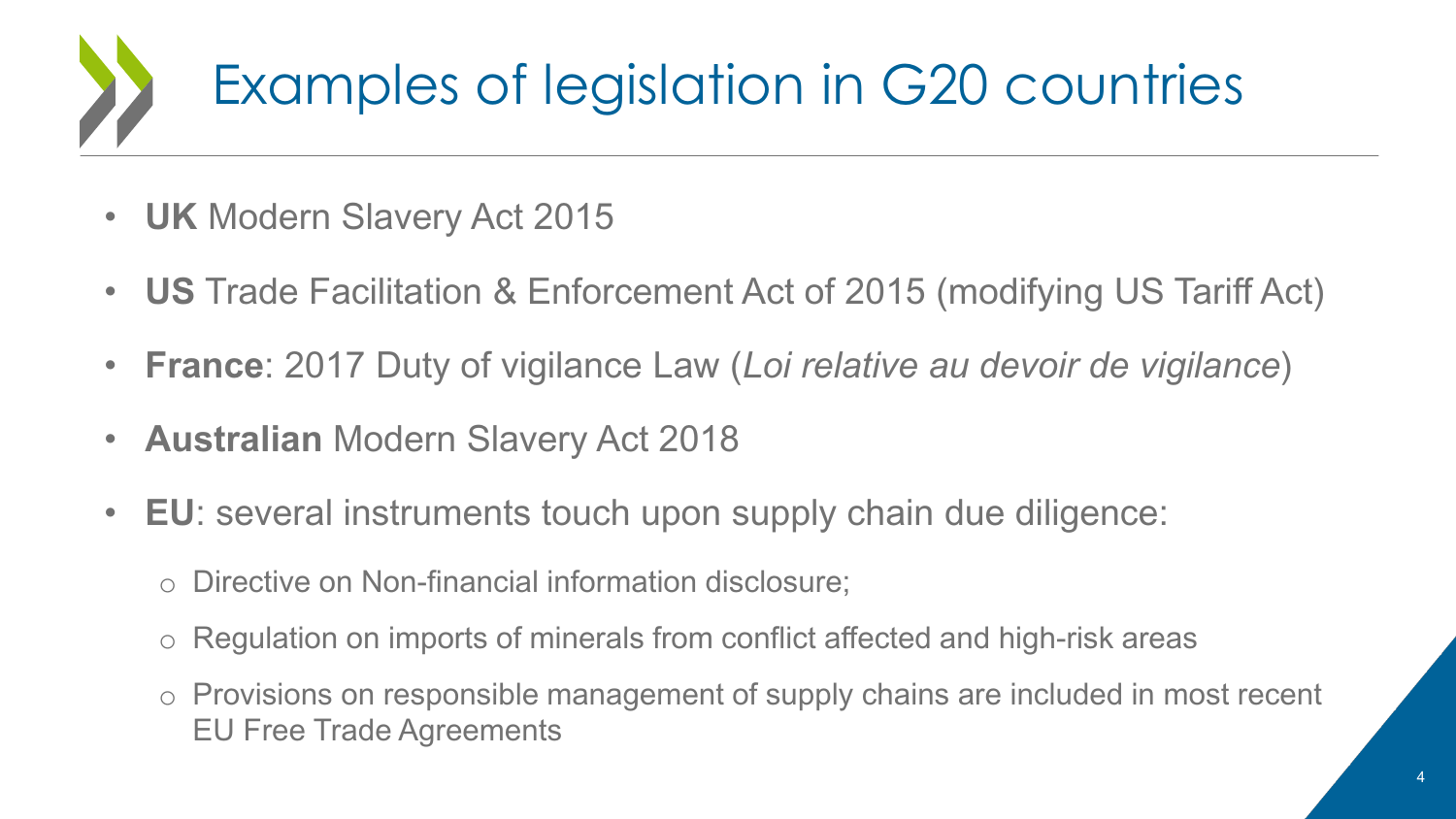### OECD Guidelines for Multinational Enterprises: Cover key areas of business responsibility



| <b>Disclosure</b>                                                   | Human Rights                 | Employment<br>8 <sub>1</sub><br>Industrial<br><b>Relations</b> |
|---------------------------------------------------------------------|------------------------------|----------------------------------------------------------------|
| Environment                                                         | Consumer<br><i>interests</i> | Science &<br>Technology                                        |
| Combating<br><b>Bribery, Bribe</b><br>Solicitation<br>and Extortion | <b>Taxation</b>              | Competition                                                    |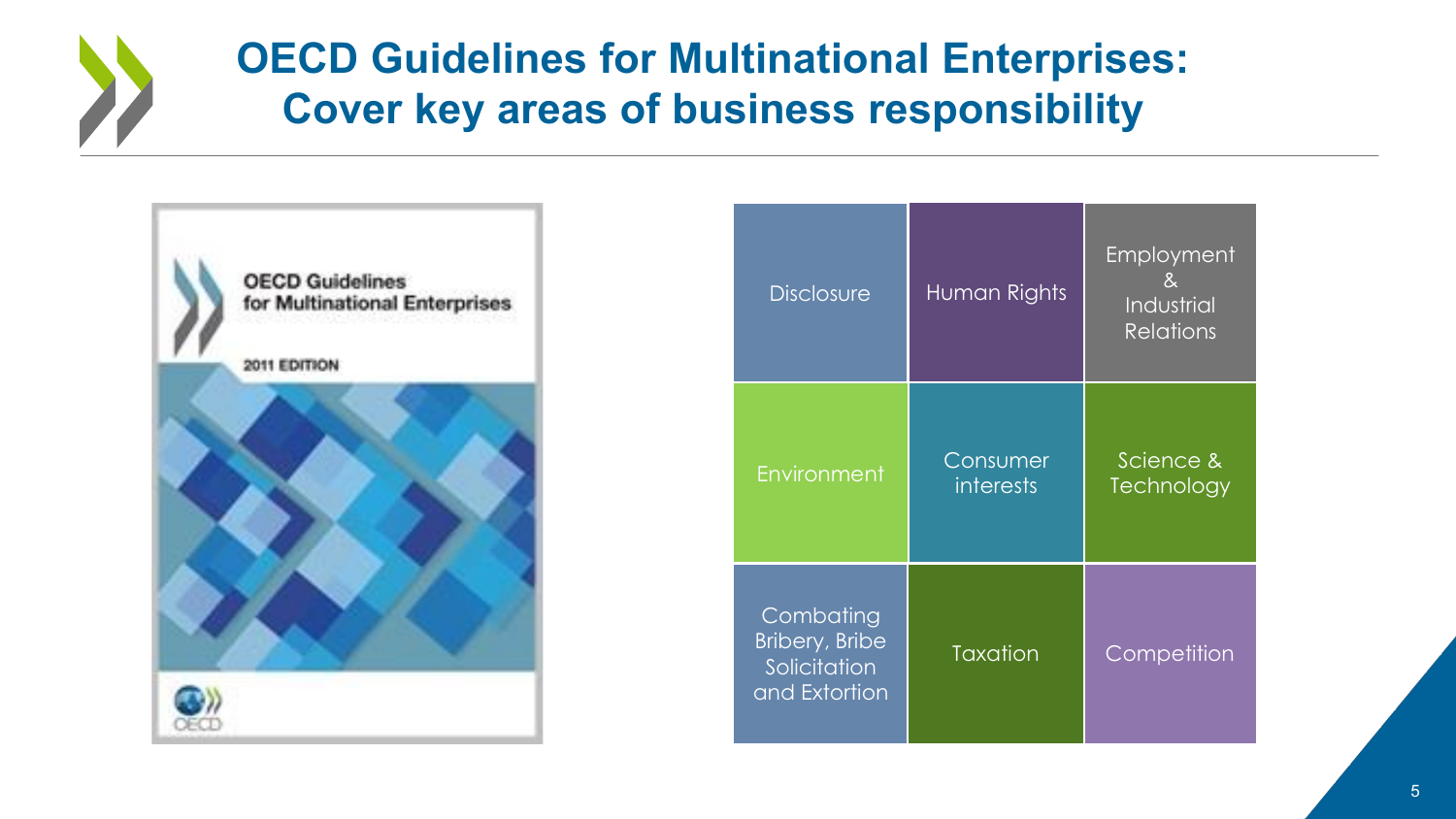# Alignment between OECD, UN and ILO



UN Guiding Principles on Business and Human Rights



ILO Tripartite Declaration of Principles concerning Multinational Enterprises and Social Policy

Embed human rights and labour issues as well as environmental, anti-bribery, corporate governance instruments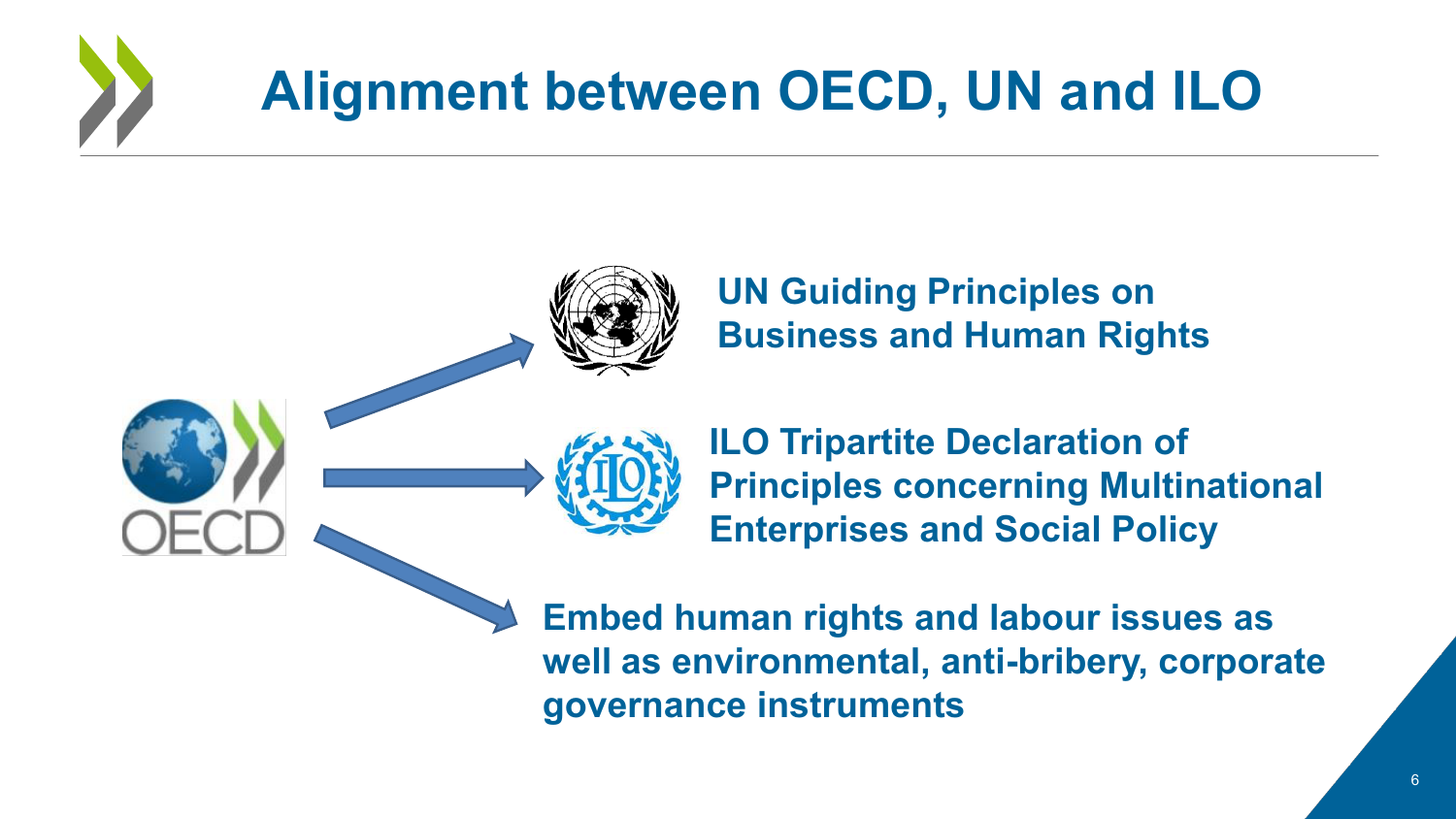

7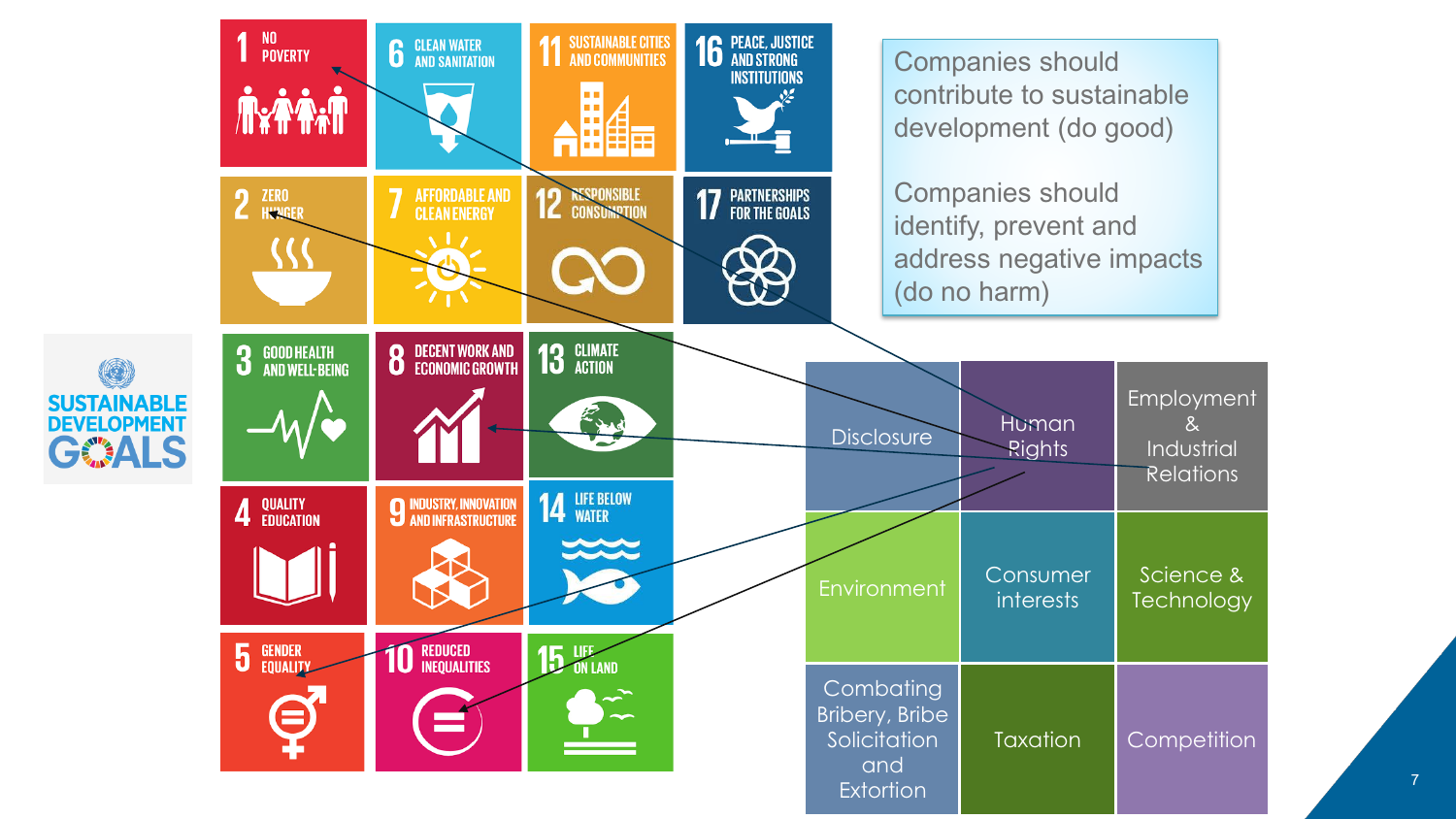# OECD tools for responsible supply chains

- OECD has a mandate to help companies meet increasing societal expectations of responsible business ("proactive agenda")
- Current focus is on providing guidance to prevent and address negative impacts in companies' supply chains.
- Guidance is demand-driven and inclusive; developed with stakeholders (ad hoc advisory groups including governments, companies, workers' groups, NGOs, experts, etc.)
- Government-backed; embedded in OECD Recommendation, and promoted by governments
- Supported by implementation tools: analysis, discussion, training, exchange of experience
- OECD is also supporting governments integrate these tools, e.g. in public procurement policies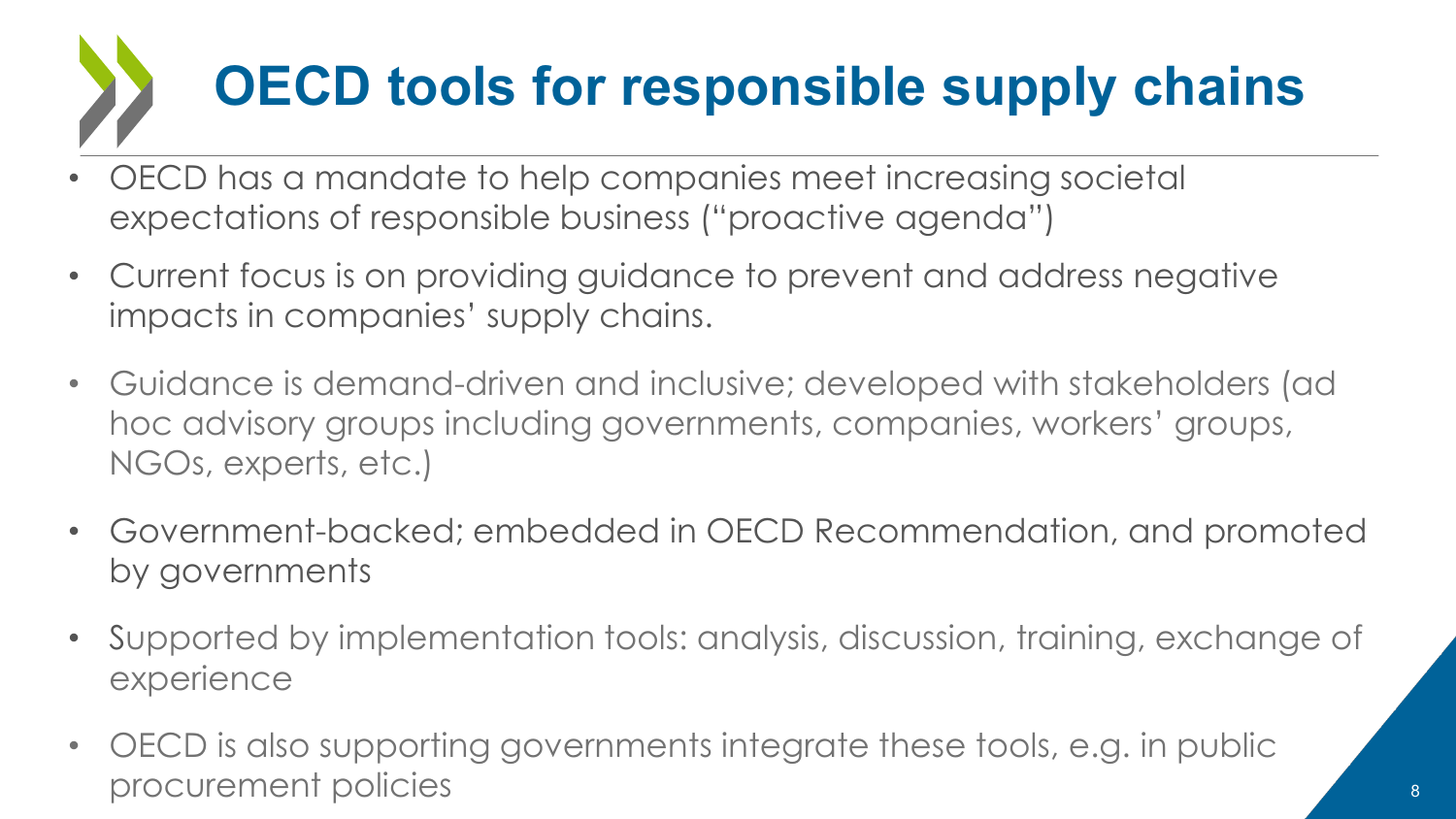## Due Diligence for Responsible Business Conduct: 6 steps

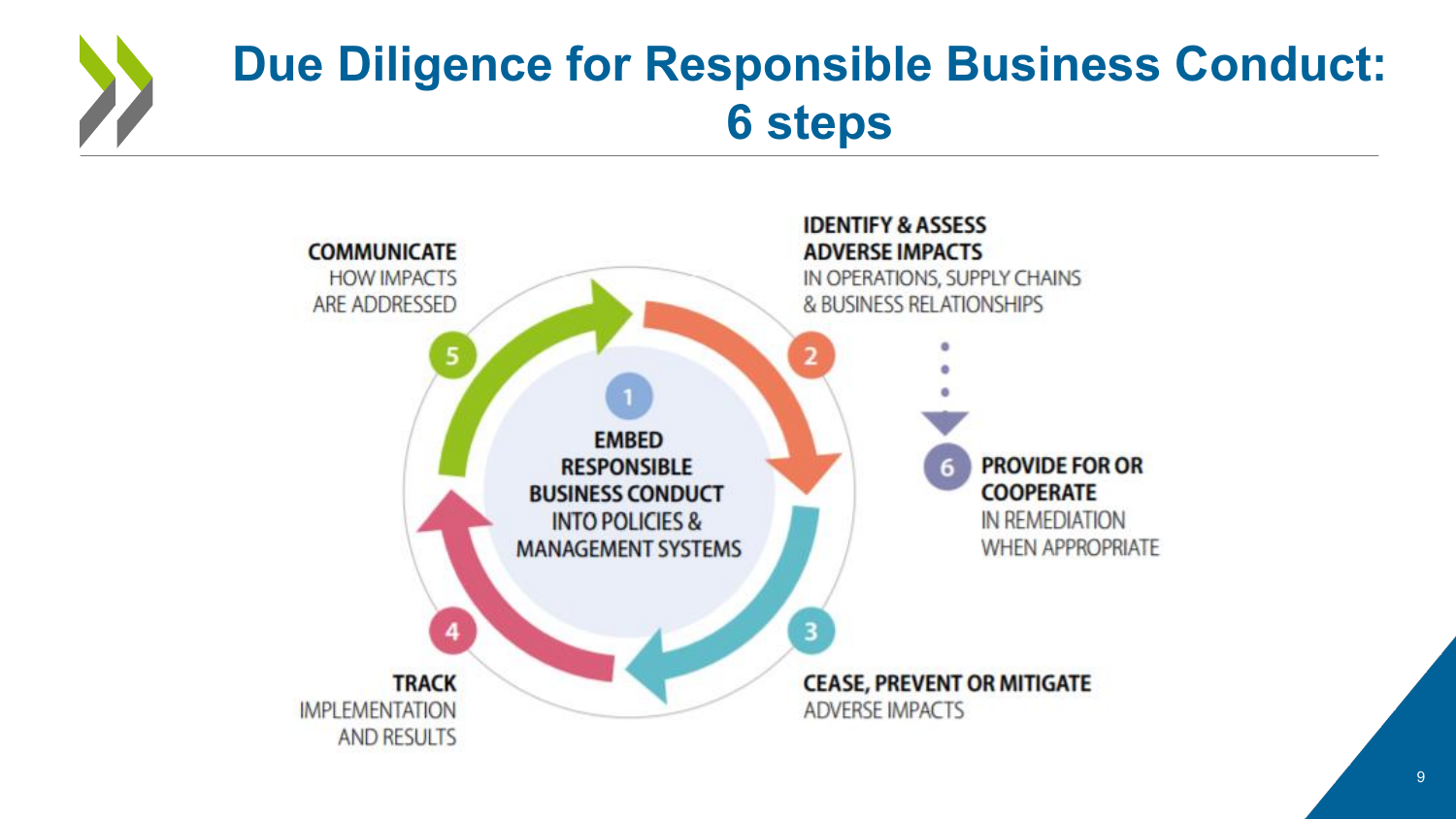

### DUE DILIGENCE GUIDANCE FOR RBC

- Adopted in 2018, following demand from G7 and G20 to promote sustainable supply chains
- Explains each step of due diligence and provides practical guidance to implement each of them
- Addresses specific issues and challenges: gender, stakeholder engagement, role of the boards, communication, etc.
- Developed with stakeholders, backed by governments, commitment to promote it
- Can be used by all companies, in all segments of the supply chain

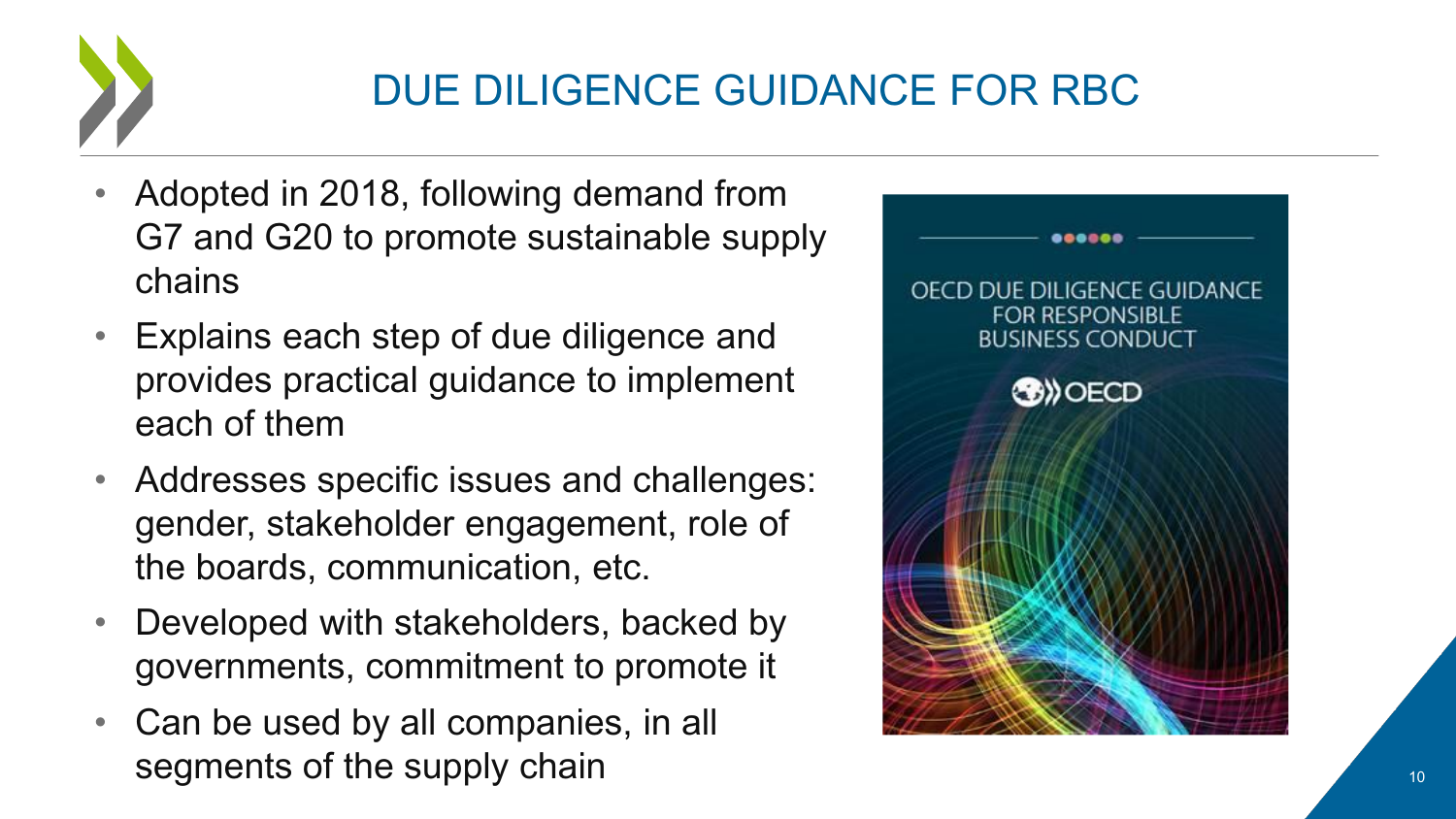

- OECD has also developed guidance for RBC in key sectors: minerals, extractives, garment and footwear, agriculture, financial sector
- Tailored to key risks and opportunities in each sector
- Once adopted, OECD supports companies in integrating them into their policies and risk management systems (e.g. through pilot projects)
- Cooperation with industry groups and initiatives (RBA), commodity exchanges (LME), investors, industry-government-civil society initiatives